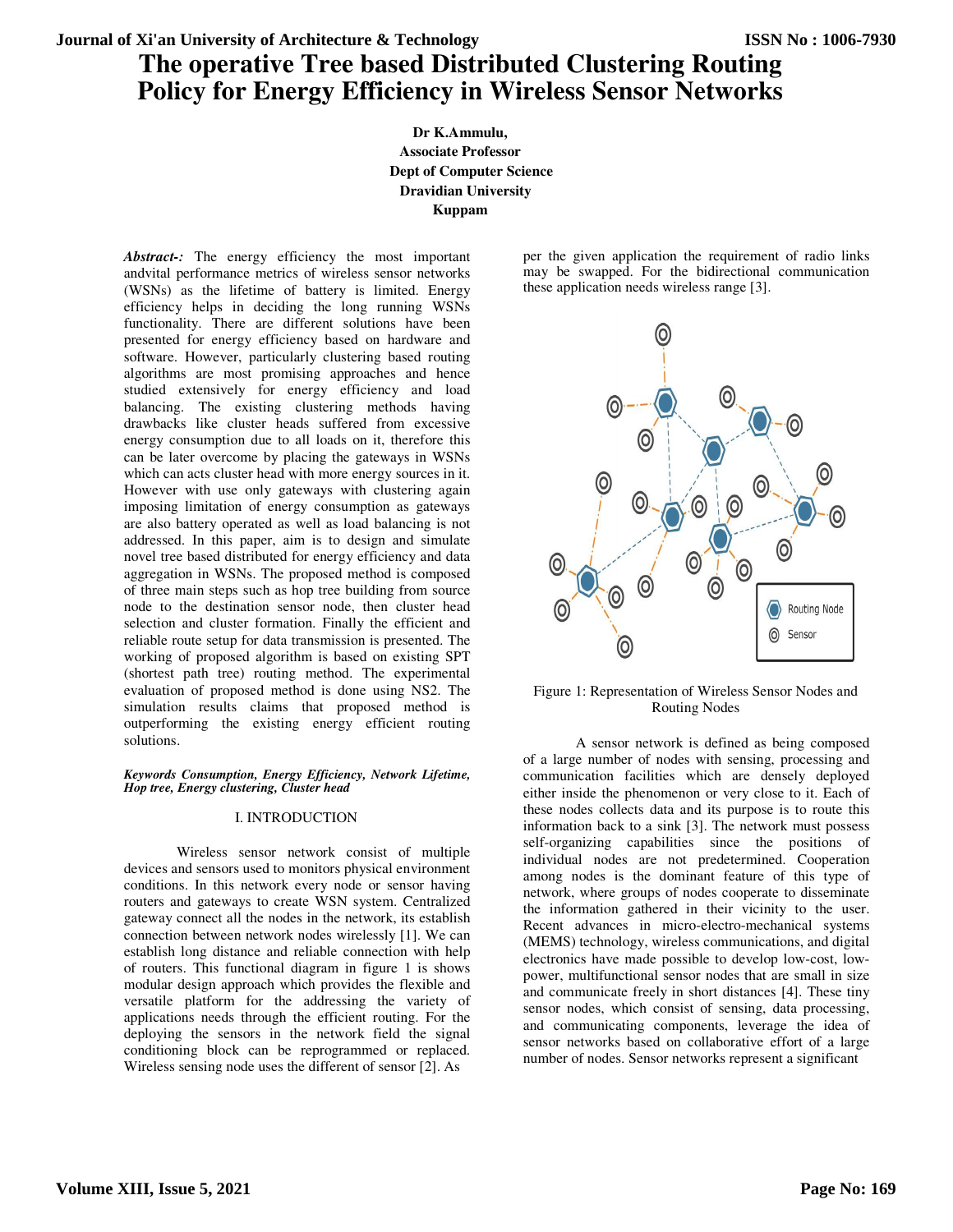improvement over traditional sensors, which are deployed in the following two ways [4]:

**• Sensors can be positioned far from the actual**  phenomenon, i.e., something known by sense perception. In this approach, large sensors that use some complex techniques to distinguish the targets from environmental noise are required.

**• Several sensors that perform only sensing can be**  deployed. The positions of the sensors and communications topology are carefully engineered.

They transmit time series of the sensed phenomenon to the central nodes where computations are performed and data are fused. The position of sensor nodes need not be engineered or pre-determined. This allows random deployment in inaccessible terrains or disaster relief operations. On the other hand, this also means that sensor network protocols and algorithms must possess self-organizing capabilities. The main goal of data aggregation algorithms is to gather and aggregate data in an energy efficient manner so that network lifetime is enhanced. WSN offer an increasingly attractive method of data gathering in distributed system architectures and dynamic access via wireless connectivity [6]. Data aggregation attempts to collect the most critical data from the sensors and make it available to the sink in an energy efficient manner with minimum data latency. Data latency is important in many applications such as environment monitoring where the freshness of data is also an important factor. It is critical to develop energy efficient data aggregation algorithms so that network lifetime is enhanced [7] [8]. There are several factors which determine the energy efficiency of a sensor network such as network architecture, the data aggregation mechanism and the underlying routing protocol. The functionality of the sensor network should be extended as long as possible. In an ideal data aggregation policy, each sensor should have expended the same amount of energy in each data gathering round. A data aggregation policy is energy efficient if it maximizes the functionality of the network. If we assume that all sensors are equally important, we should minimize the energy consumption of each sensor. This idea is captured by the network lifetime which quantifies the energy efficiency of the network. Network lifetime, data accuracy, and latency are some of the important performance measures of data aggregation algorithms. The definitions of these measures are highly dependent on the desired application [9].

There are number of data aggregation methods [11] [12] [13] presented in literature recently with goal of optimizing the performance of energy efficiency and routing efficiency based on different methodologies like clustering, optimization methods like PSO, GA etc. However, energy efficiency is always prime objective while designing any new routing protocol for WSNs. In this paper, we proposed distributed and tree based energy efficient clustering routing protocol for energy efficiency and network reliability performance. The proposed method

is named as Tree based Distributed Clustering Routing Protocol (TDCRP). In section II, the related works on different energy efficient techniques is discussed. In section III, the proposed algorithms are designed and presented. In section IV, simulation setup and results are presented. Finally in section V, conclusion and future work discussed.

# II. RELATED WORKS

## **Dongfeng Xie et.al (2013)**

In [1], author proposed novel cluster formation strategy from the point of cluster members. They presented their observation that rather than choosing the proximate cluster head, a cluster member may prefer to select a node that makes the total packet delivering energy consumption least or the co-alive lifespan longest.

## **Fifi Farouk et.al (2014)**

In [2], author proposed stable and energy-efficient clustering (SEEC) protocol for heterogeneous WSNs. In addition, the extension to multi-level of SEEC was introduced. This method was depends on the network structure that was divided into clusters. Each cluster had a powerful advanced node and some normal nodes deployed randomly in this cluster. In the multi-level architectures, more powerful supper nodes were assigned to cover distant sensing areas. Each type of nodes has its role in the sensing, aggregation or transmission to the base station.

### **Long Cheng et.al (2015)**

In [3], author introduced seamless streaming data delivery (SSDD) protocol for multihop cluster-based WSNs with MEs. Different from existing works, they concentrated on the localized mobility support for the delivery of streaming data in hierarchical WSNs. By introducing a cross-cluster handover mechanism and a path redirection policy, SSDD efficiently maintains the end-to-end connectivity between a source and a ME during data transmission while avoiding most of the overhead in broadcasting the location of the ME as it moves in the sensing field.

# **Jalal Habibi et.al (2015)**

In [4], author introduced framework to analytically derive the best achievable performance that can be obtained by any distributed routing algorithm based on the shortestpath approach. Given a network configuration and an energy consumption model, their presented framework provides the optimal link cost assignment which yields the maximum lifetime in a distributed shortest path routing strategy. The optimal solution to distributed minimum-cost routing problem in sensor networks was presented.

### **Hai Lin et.al (2015)**

In [5], they introduced the clustering protocol called Fan-Shaped Clustering (FSC) to partition a large-scale network into fan-shaped clusters. Based on this clustering policy,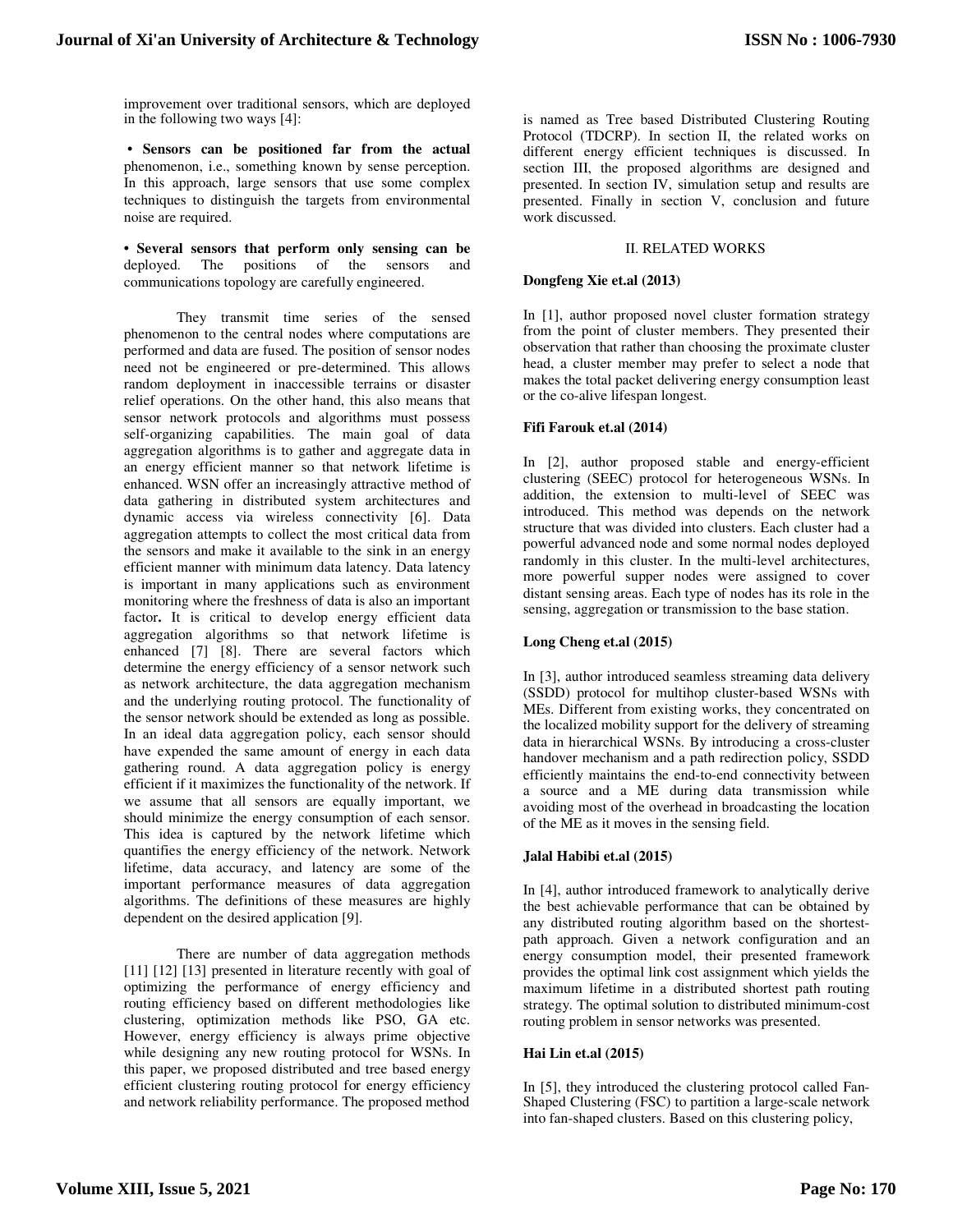different energy saving methods was proposed by authors, such as efficient cluster head and relay selection, locality of re-clustering, simple but robust routing and hotspot solution.

## **Dapeng Wu et.al (2015)**

In [6], author proposed method to enhance the network lifetime and meet the demand of a green wireless network, a dynamic gradientaware hierarchical packet forwarding mechanism. According to the relative positions of nodes, gradient-aware clusters were established. Consequently, considering the energy conversion efficiency and relative distance, cluster heads were selected reasonably. Furthermore, by exploiting the available energy and the number of cluster members, packets can be forwarded to the sink in an energy-efficient manner.

## **HalilYetgin et.al (2015)**

In [7], author introduced the novel joint optimal design of the physical, medium access control (MAC) and network layers to maximize the NL of the energy-constrained WSN. The problem of NL maximization was formulated as a non-linear optimization problem encompassing the routing flow, link scheduling, and transmission rate and power allocation operations for all active time slots.

## **Peng Cheng et.al (2015)**

In [8], they investigated the data forwarding strategy design for accurate remote state estimation in multi-hop wireless networks. Based on different computational capability of relay nodes, they proposed two relay strategies, namely, Direct Forwarding Strategy (DFS) and Local Processing and Forwarding Strategy (LFS). Then they introduced Event-triggered Forwarding Strategy (EFS) which was able to balance the estimation accuracy and relay energy consumption.

### **Mianxiong Dong et.al (2016)**

In [9], author introduced a novel event data collection approach named RMER (Reliability and Multi-path Encounter Routing) for meeting reliability and energy efficiency requirements. They shown that energy consumption can be greatly reduced, thereby enabling further increased network lifetime.

# **Sicong Liu et.al (2017)**

In [10], author proposed two algorithms to efficiently construct the IPF, including Hierarchical Skeleton-based Construction Algorithm (HSCA) and Value Estimating Substitution Algorithm (VESA). Both algorithms were obeying the typical hypotheses on WSN settings and the gossip-styled propagation principle. They proposed advanced approaches of construct the IPF to tackle the challenges of its practical applications, such as obstacles, task priorities and sensor energy budget.

## III. METHODOLOGY

The proposed routing protocol (TDCRP) is composed of three main steps such as hop tree building, then clustering and finally route setup and maintenance. The cluster formation is most important and vital for clustering methods. Selection of appropriate cluster head with objective of energy efficiency is designed in this paper. Figure 2 is showing the simulation flowchart with details of performance metrics and routing methods simulated and evaluated. There are three routing methods simulated and evaluated in this paper such as AODV, CAODV (clustered AODV) and proposed TDCRP.



Figure 2: Simulation Flowchart

Below three algorithms are designed for three phase proposed routing protocol.

## **Notations**

CoH: Configuration of Hop

LTT: Link-To-Tree

NH: Next Hop

CoC: Configuration of Cluster

# **Phase I: Building Hop Tree**

Wherever any node in network ready to send data over intended recipient, then this algorithm will start constructing the tree.

# **Algorithm 1: Hop Tree Construction**

- 1. The Sink floods an CoH message with LTT=1;
- 2. For each node u that received an CoH message
- 3. If  $LTT(u) > LTT(CoH)$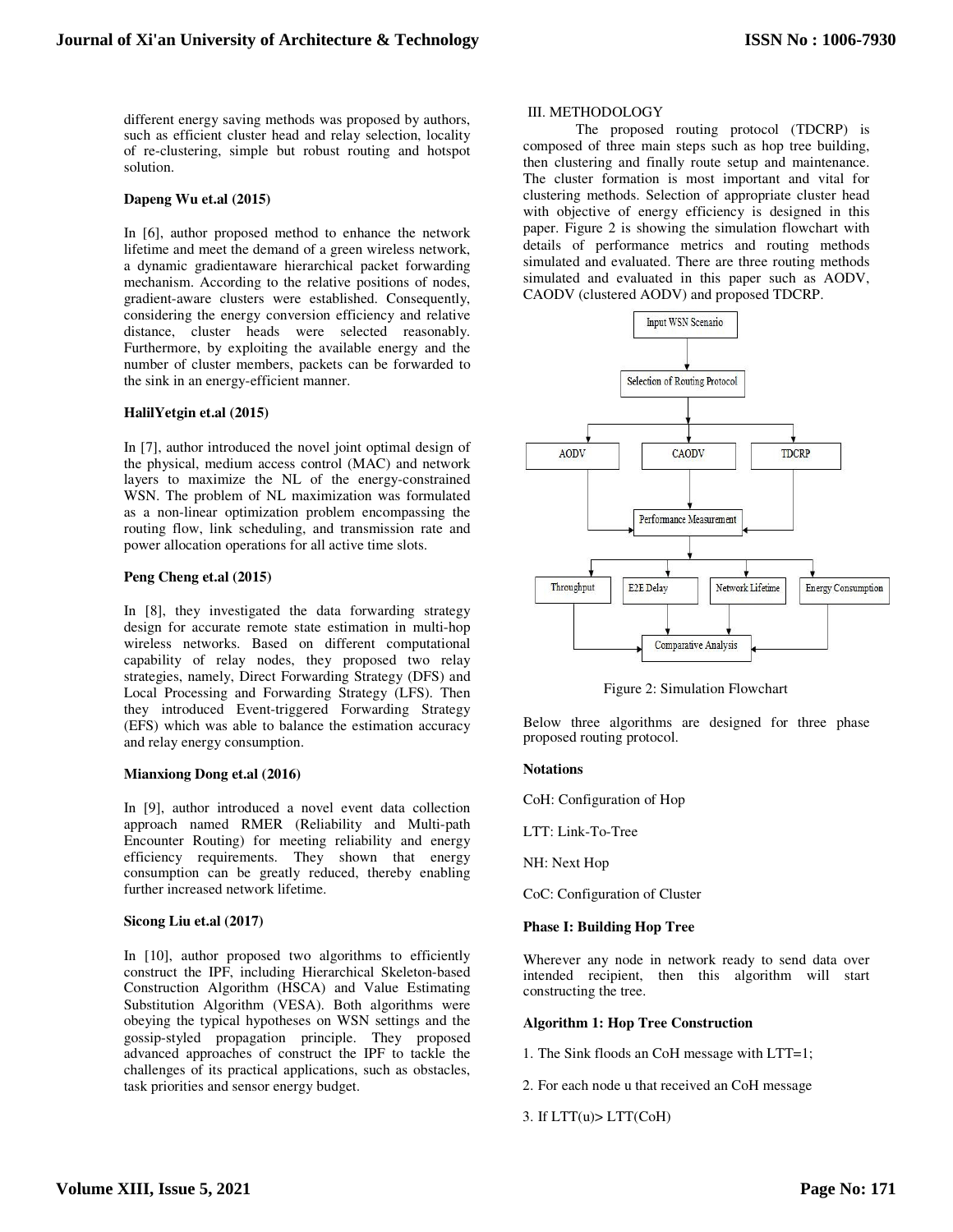4. NH(u)=ID(CoH); % NH (u) stores the next hop of node u

5. LTT (u)=LTT (CoH);

 $ID(CoH)=ID(u);$ 

LTT  $(CoH)= LTT (u)+1;$ 

State(CoH)=State(u);

6. u transmits the CoH message to its neighbors;

7. Else If  $(LTT (u) = LTT (CoH) & State(NH(u)) <$ State(CoH))

8.  $NH(u)=ID(CoH)$ ;

## **Phase II: Cluster Creation and Cluster Head Selection**

When an event occurs, a cluster based on the nodes which detect it will be formed. The key process of the cluster formation phase is the election of the leader node (called Coordinator) for the cluster, and the information delivery in this phase is by means of Configuration of Cluster Message (CoC). CoC is also a four-tuple: < Type, ID, LTT, State>, where ID is the identifier of the node that started the MCC message, LTT and State fields store the LTT and State value of the node with the identifier ID separately. Algorithm 2 is showing the processing of this phase.

### **Algorithm 2: Cluster Creation**

1. For each node u that detected the event

2. Role(u)=Coordinator;

3. u creates an CoC and broadcasts it;

4. For each node u that received a CoC message of the same event

5. If LTT (CoC)<LTT(u)

6. Role(u)=Collaborator;

7. u retransmits the CoC;

8. Else If  $LTTCoC$ )==LTT(u) & State (CoC)>State (u)

9. Role(u)=Collaborator;

10. u retransmits the CoC

### **Phase III: Route Setup and Update**

Finally, after cluster formation, next step is to establish the route between source and destination for data transmission. As per the current activities in network hop tree is updated. Algorithm 3 is showing the process of this phase.

#### **Algorithm 3: Route Setup**

1. If  $LTT(v) = 0$  %Node v is a Coordinator;

2. There is no need to build path;

3. Else If Energy(NH(v))<Threshold\_Energy& Node v can find a neighbor who satisfies: a) its residual energy is greater than Threshold\_Energy, b) with less HTS.

4. v informs (or sends a RM along the Path in reverse direction to inform) the nodes within event field to enter the Forced Path Building phase.

5. Else

6. v appends itself to the Path and sends a PBM message to its next hop;

7. For each node u that received a PBM message

8. If LTT (u)==0

9. Path building successes,;

10. Else

11. u acts similarly to the behaviors shown in the Lines 3- 6. % forced Path Building phase

12. The node with the smallest HTS and best state in the event field will be chosen as the new Coordinator, denoted by u

13.  $NH(u)=v$ , v is a neighbor of u with the less HTS and best state;

14. u appends itself to the Path and sends a FPBM to its next hop;

15. For each node w received an FPBM message

16. If w==Sink

17. Forced path building successes.

18. Else

19. w acts similarly to the behaviors shown in the Lines 13-14 ;

# IV. RESULTS AND DISCUSSION

The simulation is conducted using well know simulator NS2. Table 1 is showing the properties and parameters used for network designing.

TABLE 1: NETWORK SIMULATION PARAMETERS

| Number of Sensor<br><b>Nodes</b> | 50, 100, 150, 200, 250,<br>300 |
|----------------------------------|--------------------------------|
|                                  |                                |
| <b>Traffic Patterns</b>          | CRR                            |
|                                  |                                |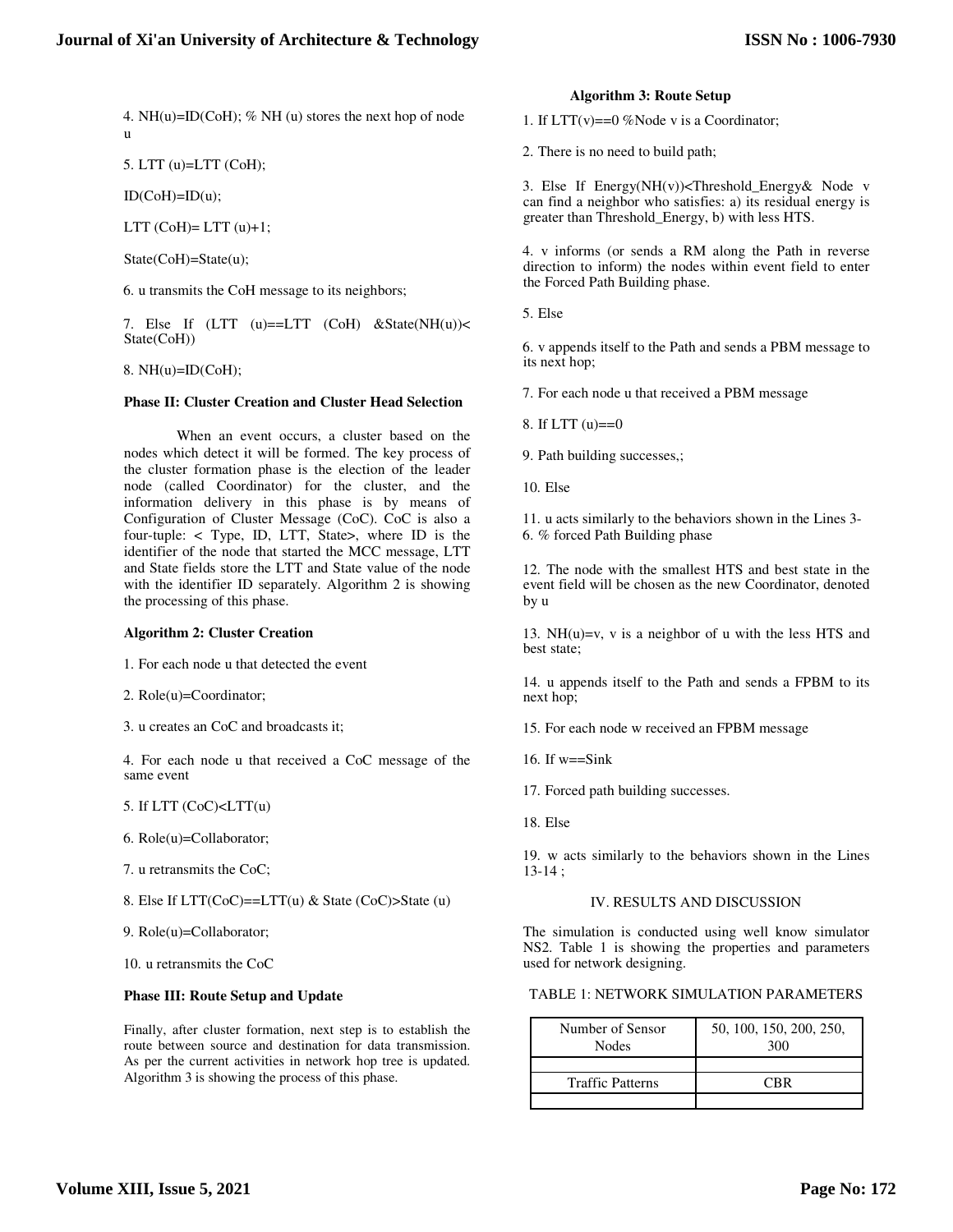| Network Size                            | 1000 X 1000      |
|-----------------------------------------|------------------|
|                                         |                  |
| Simulation Time                         | 100 s            |
|                                         |                  |
| <b>Transmission Packet</b><br>Rate Time | $10 \text{ m/s}$ |
|                                         |                  |
| Pause Time                              | 1.0s             |
|                                         |                  |
| <b>Routing Protocol</b>                 | AODV/CAODV/TDCRP |
|                                         |                  |
| <b>MAC</b> Protocol                     | 802.11           |
|                                         |                  |
| <b>Transmission Protocol</b>            | <b>CBR</b>       |
|                                         |                  |

Based on above settings, the performance is measured for each network designed with every routing protocol. The graphs of performance are showing below.



Figure 3: Throughput Performance Evaluation

throughput measured for each network and each routing protocol. The proposed protocol achieving better throughput performance as compared to existing clustering based routing protocol and AODV. Similarly the performance of delay is showing in figure 4 which is claims that TDCRP is having reduced the delay significantly as compared to CAODV.



Figure 4: End to End Delay Analysis



Figure 3 is showing the performance of Figure 5: Energy Consumption Performance Analysis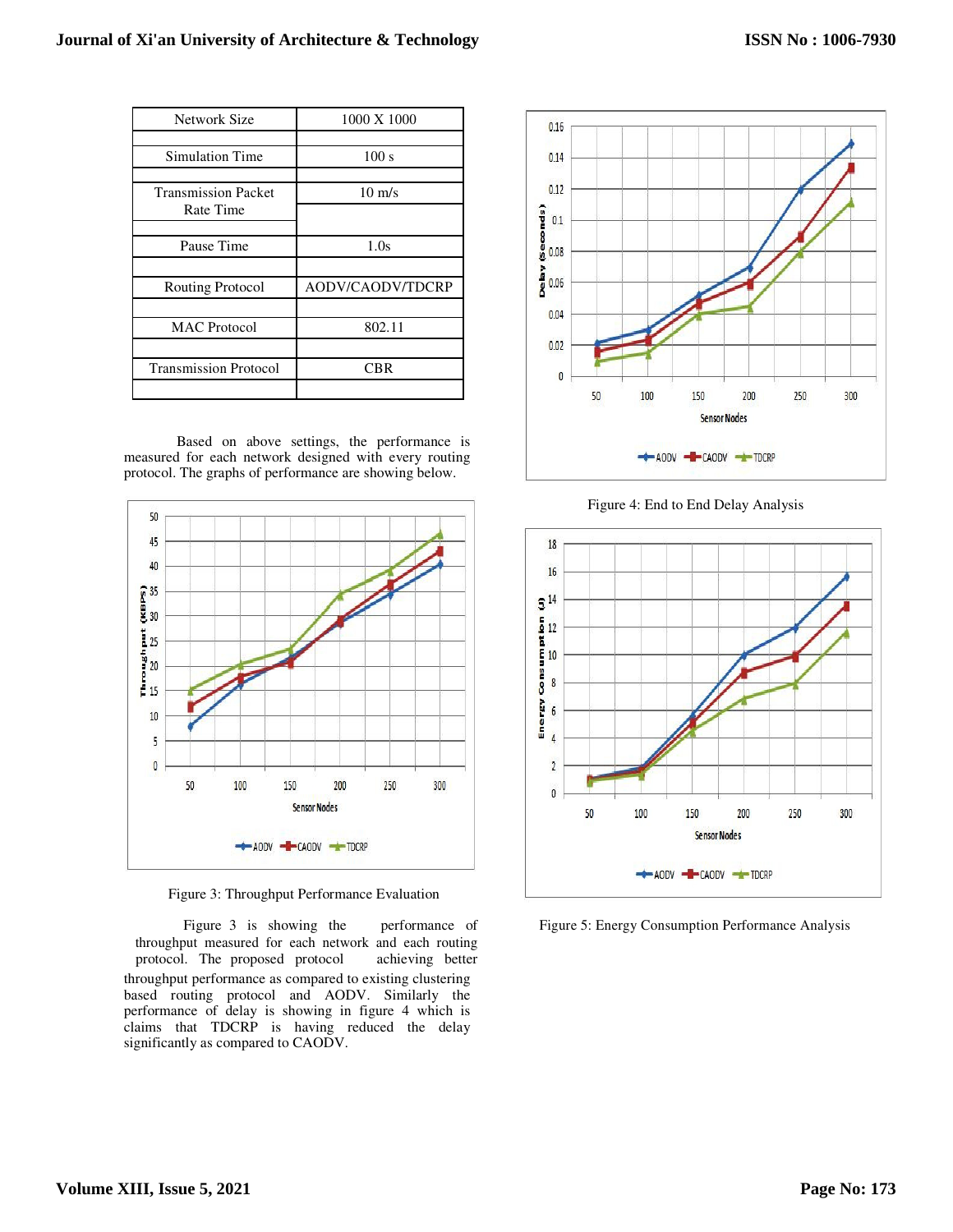

Figure 6: Network Lifetime Performance Analysis

Figure 5 and 6 are showing the energy efficiency related performance. The goal of TDCRP is to minimize the energy consumption and improve the network lifetime. The results show that proposed method minimized the consumption of energy and hence enhance the network lifetime significantly. This is possible due to distributed nature of cluster formation and communication in WSNs.

# V. CONCLUSION AND FUTURE WORK

Wireless Sensor Networks are widely used in most important applications in day to day life such as weather monitoring, security monitoring, event detection, alarming, disaster management etc. As sensors are having limited battery power, there is important to use energy efficient communication methods while designing application specific WSNs. The energy efficiency majorly is achieved through the routing functionalities. In this paper, our aim was to design distributed tree based clustering routing protocol for energy efficiency. We presented the algorithms designed for proposed cluster based routing protocol in this paper. The simulation results of TDCRP is measured for small to large networks in order to check the reliability and energy efficiency performance against existing routing solutions. The results show that energy efficiency is improved by approximately 17.5 %. For future work, we would like to introduce the reinforcement learning method for cluster head selection and clustering process to further improve the energy efficiency performance.

# REFERENCES

[1] Dongfeng Xie, Qianwei Zhou, Xing You, Baoqing Li, and Xiaobing Yuan, "A Novel Energy-Efficient Cluster Formation Strategy:From the Perspective of Cluster

Members", IEEE COMMUNICATIONS LETTERS, VOL. 17, NO. 11, NOVEMBER 2013

[2] Fifi Farouk1, Rawya Rizk1, Fayez W. Zaki2, "Multilevel stable and energy-efficient clustering protocol in heterogeneous wireless sensor networks", Published in IET Wireless Sensor Systems, Received on 29th May 2014

[3] Long Cheng, JianweiNiu, Mario Di Francesco, Sajal K. Das, Chengwen Luo, and Yu Gu, "Seamless Streaming Data Delivery in Cluster-Based Wireless Sensor Networks With Mobile Elements", IEEE SYSTEMS JOURNAL, 2015

[4] Jalal Habibi, Amir G. Aghdam and Ali Ghrayeb, "A Framework for Evaluating the Best Achievable Performance by Distributed Lifetime-efficient Routing Policys in Wireless Sensor Networks", IEEE Transactions on Wireless Communications, 2015

[5] Hai Lin, Lusheng Wang\* and Ruoshan Kong, "Energy Efficient Clustering Protocol for Large-Scale Sensor Networks", IEEE Sensors Journal, 2015.

[6] Dapeng Wu, Jing He, Honggang Wang, Chonggang Wang, and Ruyan Wang, "A Hierarchical Packet Forwarding Mechanism for Energy Harvesting Wireless Sensor Networks", IEEE Communications Magazine, 2015.

[7] HalilYetgin, Kent Tsz Kan Cheung, Mohammed El-Hajjar, and Lajos Hanzo, "Cross-Layer Network Lifetime Maximization in Interference-Limited WSNs", IEEE Transactions on Vehicular Technology, 2015.

[8] Peng Cheng1, Yifei Qi1, Kefei Xin1, Jiming Chen1 and Lihua, "Energy-efficient data forwarding for state estimation in multi-hop wireless sensor networks", IEEE TRANSACTIONS ON AUTOMATIC CONTROL , VOL. , NO. , 2015

[9] Mianxiong Dong, Member, IEEE, Kaoru Ota, Member, IEEE, and Anfeng Liu, "RMER: Reliable and Energyefficient Data Collection for Large-scale Wireless Sensor Networks", IEEE Internet of Things Journal, 2016

[10] Sicong Liu, JunzhaoDuy, Hui Liuy, Rui Liy, XueYangy and Kewei Sha, "Energy-efficient Algorithm to Construct the Information Potential Field in WSNs", IEEE Sensors Journal, 2017

[11] Leandro Aparecido Villas, AzzedineBoukerche, Heitor Soares Ramos, Horacio A.B. Fernandes de Oliveira, Regina Borges de Araujo, and Antonio Alfredo Ferreira Loureiro, **"**DRINA: A Lightweight and Reliable Routing Approach for In-Network Aggregation in Wireless Sensor Networks**"**, IEEE TRANSACTIONS ON COMPUTERS, VOL. 62, NO. 4, APRIL 2013.

[12] E. Cohen and H. Kaplan, **"**Spatially-Decaying Aggregation Over a Network: Model and Algorithms,**"** in ACM SIGMOD 2004, Paris, France, Jun. 2004.